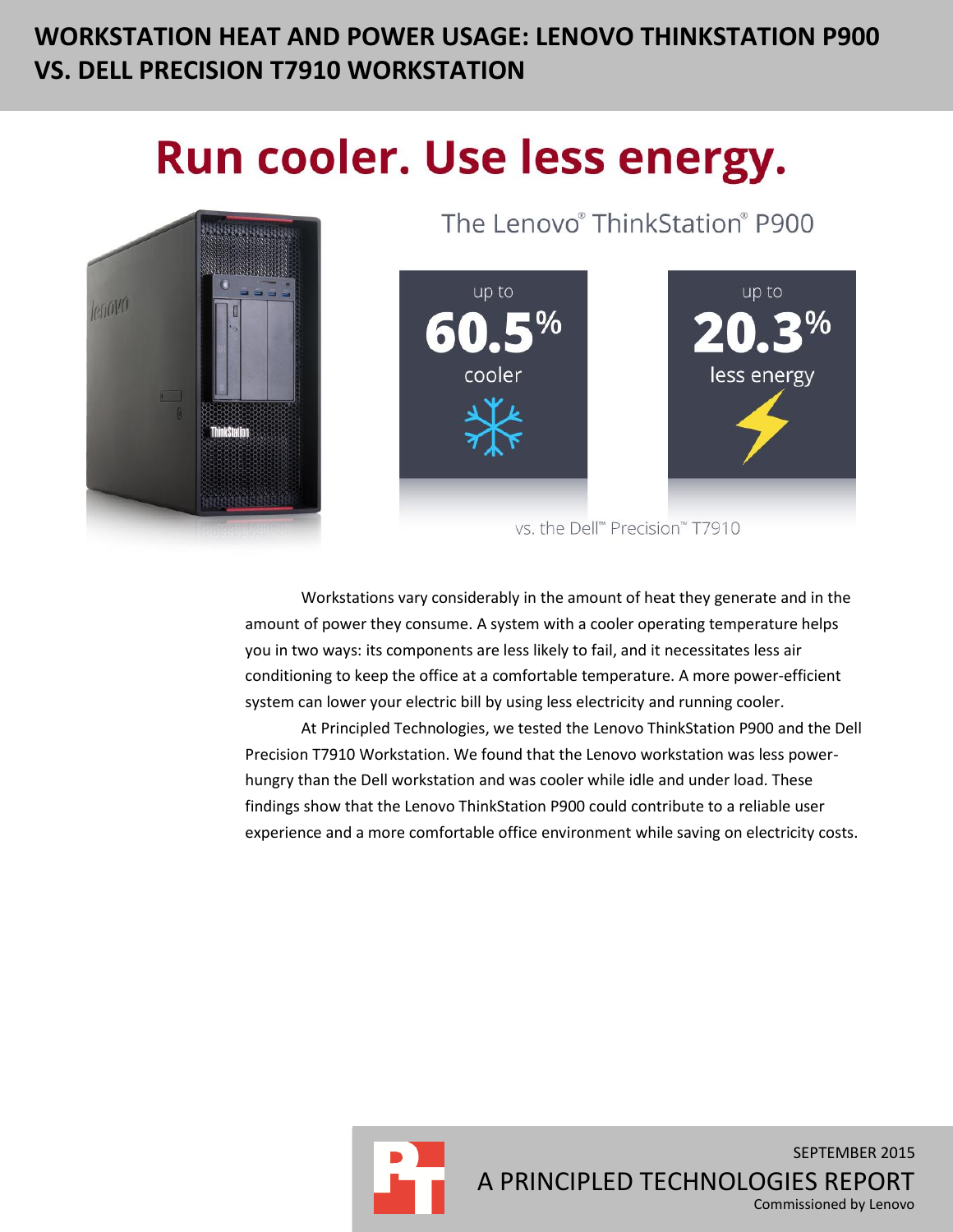# **WHICH WORKSTATION DELIVERS RELIABILITY, POWER-EFFICIENCY, AND A PLEASANT WORK ENVIRONMENT?**

A workstation that generates more heat and uses more power than necessary can be more prone to system failure, can be distracting and uncomfortable for workers, and can boost electricity bills—both because of the power the system itself draws and the power that additional air conditioning uses. To determine how two workstations compared on these fronts, we measured the heat and power consumption of the Lenovo ThinkStation P900 and the Dell Precision T7910 Workstation.

We performed the tests while the two systems were idle and again while they were running a heavy workload that consisted of two benchmarks stressing each system's hard disk, processor, and memory.

|                                               | <b>Lenovo ThinkStation</b><br><b>P900</b> | <b>Dell Precision T7910</b> | <b>Lenovo ThinkStation</b><br>P900 was |  |  |  |
|-----------------------------------------------|-------------------------------------------|-----------------------------|----------------------------------------|--|--|--|
| Heat (degrees Celsius above room temperature) |                                           |                             |                                        |  |  |  |
| <b>Idle</b>                                   |                                           |                             |                                        |  |  |  |
| Average rear system<br>exhaust fan            | 3.5                                       | 7.3                         | 51.4% cooler                           |  |  |  |
| Average of six surface<br>locations           | 1.5                                       | 3.8                         | 60.5% cooler                           |  |  |  |
| <b>Under load</b>                             |                                           |                             |                                        |  |  |  |
| Average rear system<br>exhaust fan            | 20.0                                      | 25.1                        | 20.3% cooler                           |  |  |  |
| Average of six surface<br>locations           | 5.1                                       | 8.9                         | 42.7% cooler                           |  |  |  |
| Power usage (watts)                           |                                           |                             |                                        |  |  |  |
| Average while idle                            | 82.8                                      | 103.9                       | Used 20.3% less power                  |  |  |  |
| Average under load                            | 404.5                                     | 437.1                       | Used 7.5% less power                   |  |  |  |

Figure 1 presents highlights of our test results.

**Figure 1: Test results summary. Lower numbers are better.**

For detailed specifications of our test systems, see [Appendix A.](#page-4-0) For details of our testing, see [Appendix B.](#page-7-0)

### **COOL UNDER PRESSURE**

The operating temperatures of computers vary considerably. While one advantage of a cooler workstation is obvious—no one wants a hot office—workstations running at cooler temperatures also bring other benefits.

Excess heat can cause hard drives, CPUs, memory, and other components to fail. For example, overheating can expand hard drive platters, causing hard drive failure. At the very least, excess heat can reduce the drive's effective operating life. According to a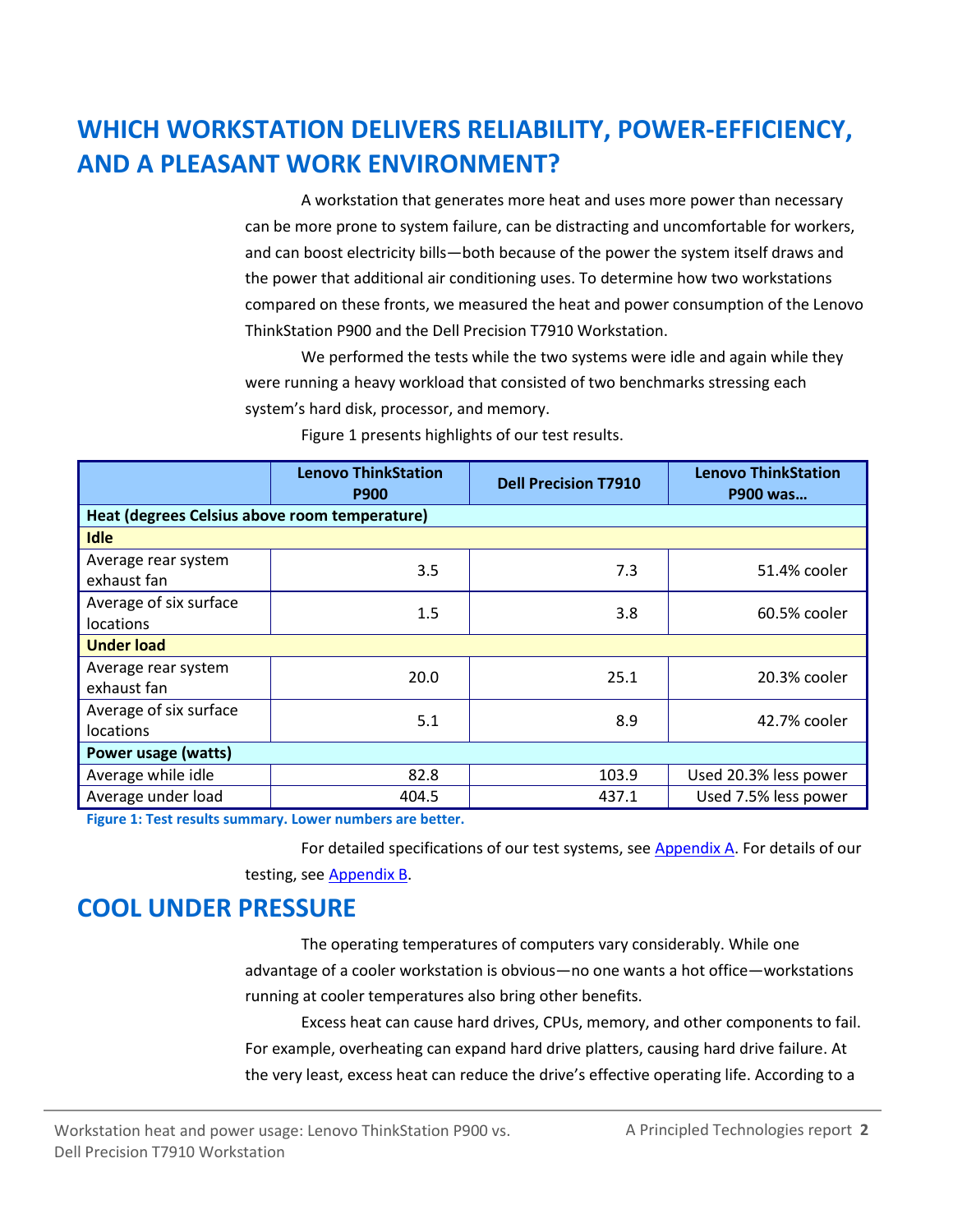recent Fujitsu white paper, hard disk manufacturers now suggest cooler operating temperatures for drive enclosures.<sup>1</sup> Because many users fail to back up their data on a regular basis, adequate ventilation and cooling in a workstation can help significantly to avoid problems such as catastrophic data loss due to hard drive failure.

Many workers are not fortunate enough to have control over the climate in their offices. Not only do workstations with higher operating temperatures place extra wear on hardware, but they can make an already warm office even more uncomfortable.

With system reliability and user comfort in mind, we measured the temperature of several external spots on the two workstations while they were idle and while they were running a heavy workload. Given that most workstations run 24 hours a day, we believe the most appropriate measure of thermal performance is the temperature of the air exiting the rear exhaust when the workstation is idle.

For each of the locations, we measured the temperature three times and noted the number of degrees Celsius each measurement deviated from the ambient room temperature. Because the ambient temperature varied throughout our testing, the temperature difference between the ambient temperature and the surface temperature we recorded for each system makes the fairest comparison. As Figure 2 shows, the Lenovo ThinkStation P900 ran cooler idle and while under load.



**Figure 2: When idle and under load, the Lenovo ThinkStation P900 ran cooler than the Dell workstation.**

 $\overline{a}$ 

Workstation heat and power usage: Lenovo ThinkStation P900 vs. A Principled Technologies report 3 Dell Precision T7910 Workstation

<sup>&</sup>lt;sup>1</sup> [www.fujitsu.com/downloads/COMP/fcpa/hdd/sata-mobile-ext-duty\\_wp.pdf](http://www.fujitsu.com/downloads/COMP/fcpa/hdd/sata-mobile-ext-duty_wp.pdf)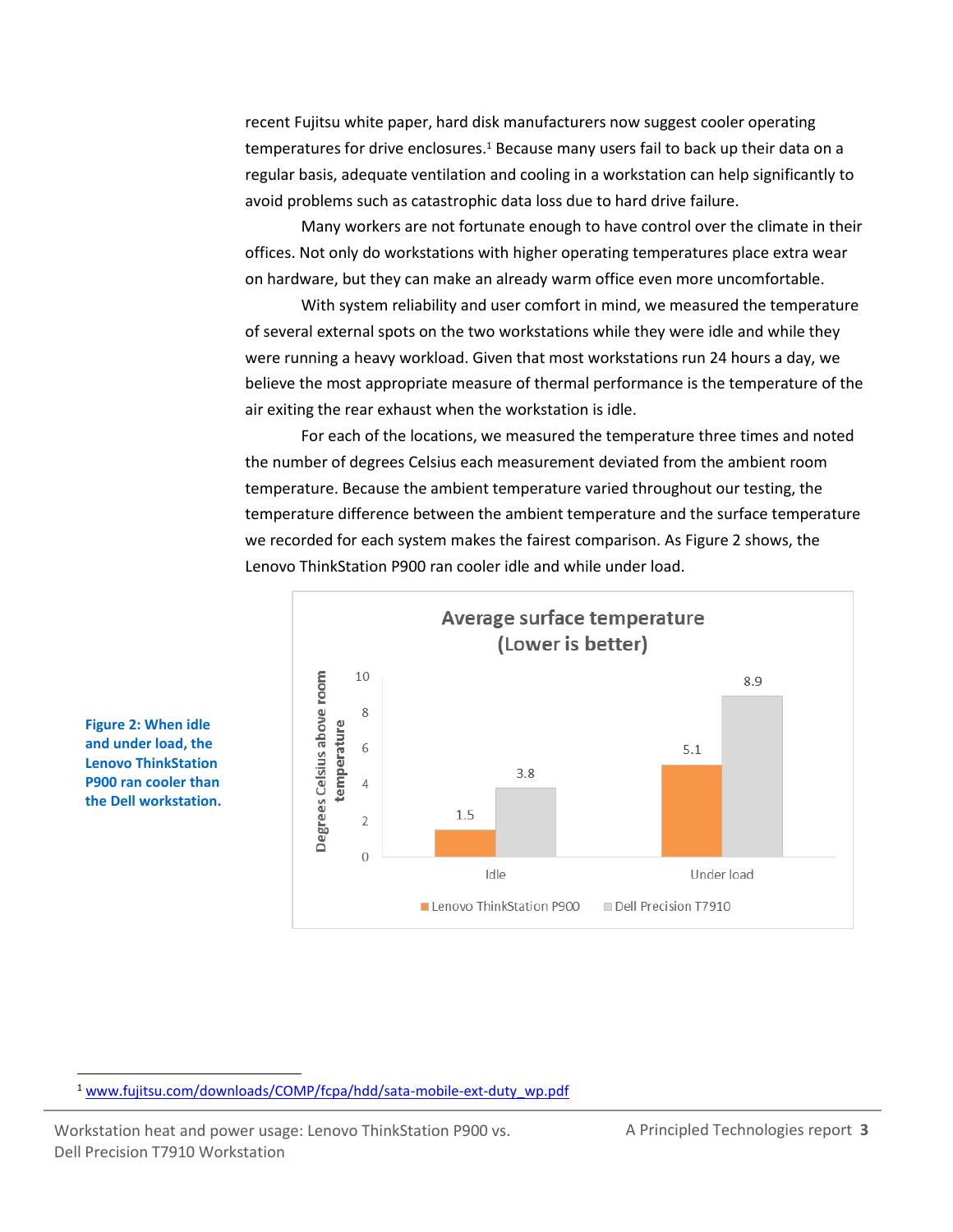# **LESS POWER USED IS BETTER**

A workstation that uses less power can save you money when the electric bill comes. As Figure 3 shows, when the two systems were idle, the Lenovo ThinkStation P900 used 20.3 percent less power than the Dell workstation. We used an Extech® Power Analyzer to measure power consumption.



**Figure 3: When idle, the Lenovo ThinkStation P900 used up to 20.3 percent less power than the Dell workstation.**

# **IN CONCLUSION**

A workstation that runs coolly and uses less power is a great asset to workers and the companies they work for. In our tests, both when idle and when under load, the Lenovo ThinkStation P900 generally ran at lower surface temperatures and used less power than the Dell Precision T7910 Workstation. These findings show that the Lenovo ThinkStation P900 could meet the needs of those who want to provide a reliable, comfortable work environment while using less power.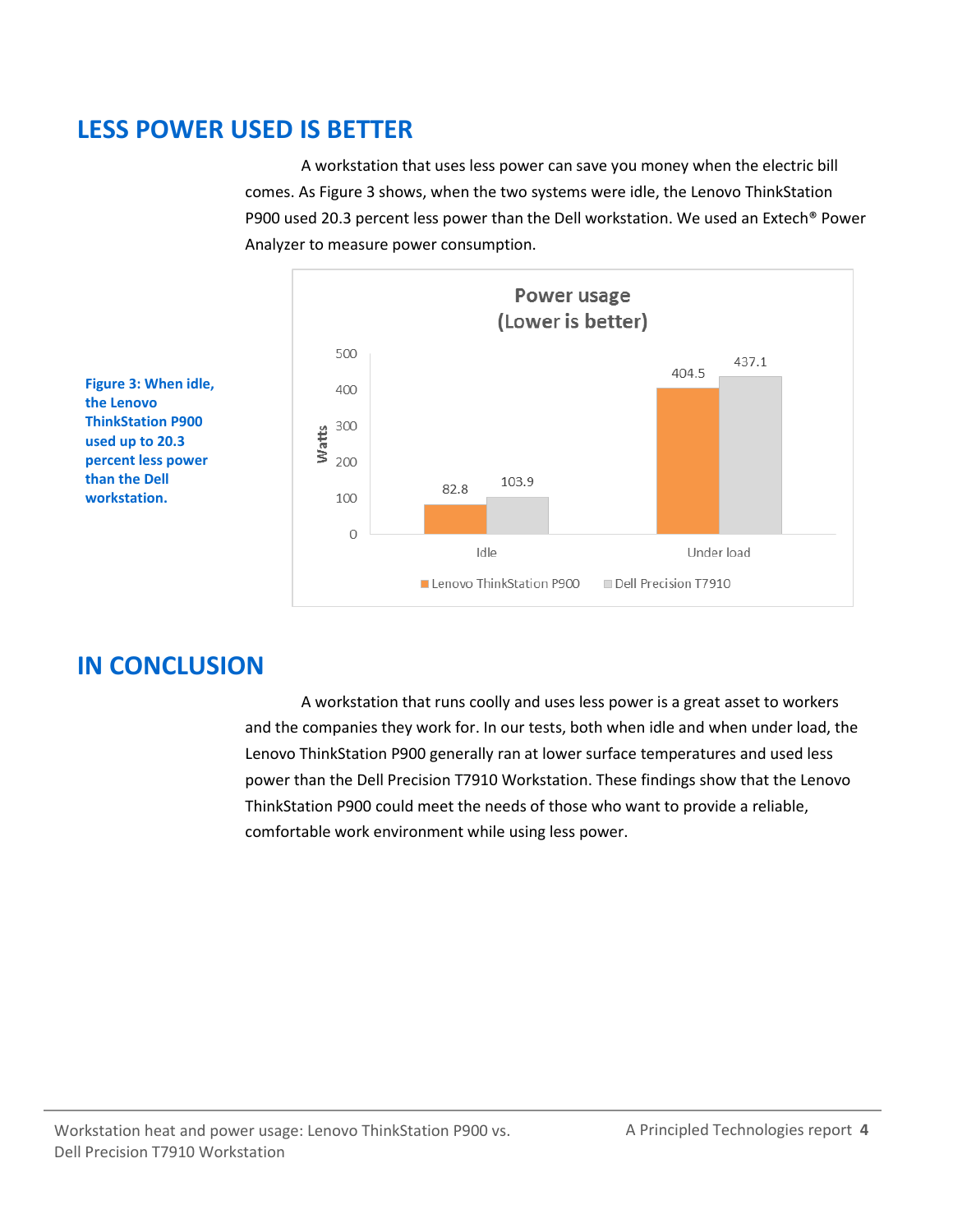# <span id="page-4-0"></span>**APPENDIX A: DETAILED SYSTEM CONFIGURATION**

Figure 4 presents detailed configuration information for the two systems we tested.

| <b>System</b>                                  | <b>Lenovo ThinkStation P900</b>          | <b>Dell Precision Tower 7910</b>               |  |  |  |
|------------------------------------------------|------------------------------------------|------------------------------------------------|--|--|--|
| General                                        |                                          |                                                |  |  |  |
| Number of processor packages                   | $\overline{2}$                           | $\overline{2}$                                 |  |  |  |
| Number of cores per processor                  | 10                                       | 10                                             |  |  |  |
| Number of hardware threads per<br>core         | $\overline{2}$                           | $\overline{2}$                                 |  |  |  |
| Total number of processor<br>threads in system | 40                                       | 40                                             |  |  |  |
| System power management<br>policy              | <b>ThinkCentre Default</b>               | Dell                                           |  |  |  |
| Processor power-saving option                  | Enhanced Intel® SpeedStep®<br>Technology | <b>Enhanced Intel SpeedStep</b><br>Technology  |  |  |  |
| <b>CPU</b>                                     |                                          |                                                |  |  |  |
| Vendor                                         | Intel                                    | Intel                                          |  |  |  |
| Name                                           | Xeon®                                    | Xeon                                           |  |  |  |
| Model number                                   | E5-2687W v3                              | E5-2687W v3                                    |  |  |  |
| Stepping                                       | M <sub>0</sub>                           | M <sub>0</sub>                                 |  |  |  |
| Socket type                                    | Socket 2011 LGA                          | Socket 2011 LGA                                |  |  |  |
| Core frequency (GHz)                           | 2.3 GHz - 3.0 GHz (Turbo)                | 2.3 GHz - 3.0 GHz (Turbo)                      |  |  |  |
| L1 cache                                       | 10 x 32 KB + 10 x 32 KB                  | 10 x 32 KB + 10 x 32 KB                        |  |  |  |
| L <sub>2</sub> cache                           | 10 x 256 KB                              | 10 x 256 KB                                    |  |  |  |
| L3 cache                                       | <b>25 MB</b>                             | 25 MB                                          |  |  |  |
| <b>Platform</b>                                |                                          |                                                |  |  |  |
| Vendor                                         | Lenovo                                   | Dell                                           |  |  |  |
| Motherboard model number                       | N/A                                      | 0215PR                                         |  |  |  |
| Motherboard chipset                            | Intel C600                               | Intel C600                                     |  |  |  |
| <b>BIOS</b> name and version                   | Lenovo A6KT73AUS (06/04/2015)            | Dell A07 (04/14/2015)                          |  |  |  |
| <b>Memory module(s)</b>                        |                                          |                                                |  |  |  |
| Vendor and model number                        | Hyundai Electronics<br>HMA41GR7MFR4N-TF  | <b>Hyundai Electronics</b><br>HMA41GR7MFR8N-TF |  |  |  |
| Type                                           | DDR4-2133                                | DDR4-2133                                      |  |  |  |
| Speed (MHz)                                    | 2,133                                    | 2,133                                          |  |  |  |
| Speed running in the system<br>(MHz)           | 2,133                                    | 2,133                                          |  |  |  |
| Timing/Latency (CL-tRCD-tRP-<br>tRAS-tRFC)     | 31-31-31-63-1023                         | 31-31-31-63-1023                               |  |  |  |
| Size (MB)                                      | 8,192                                    | 8,192                                          |  |  |  |
| Number of memory module(s)                     | 8                                        | 8                                              |  |  |  |
| Total amount of system RAM<br>(GB)             | 64                                       | 64                                             |  |  |  |

Workstation heat and power usage: Lenovo ThinkStation P900 vs. A Principled Technologies report 5 Dell Precision T7910 Workstation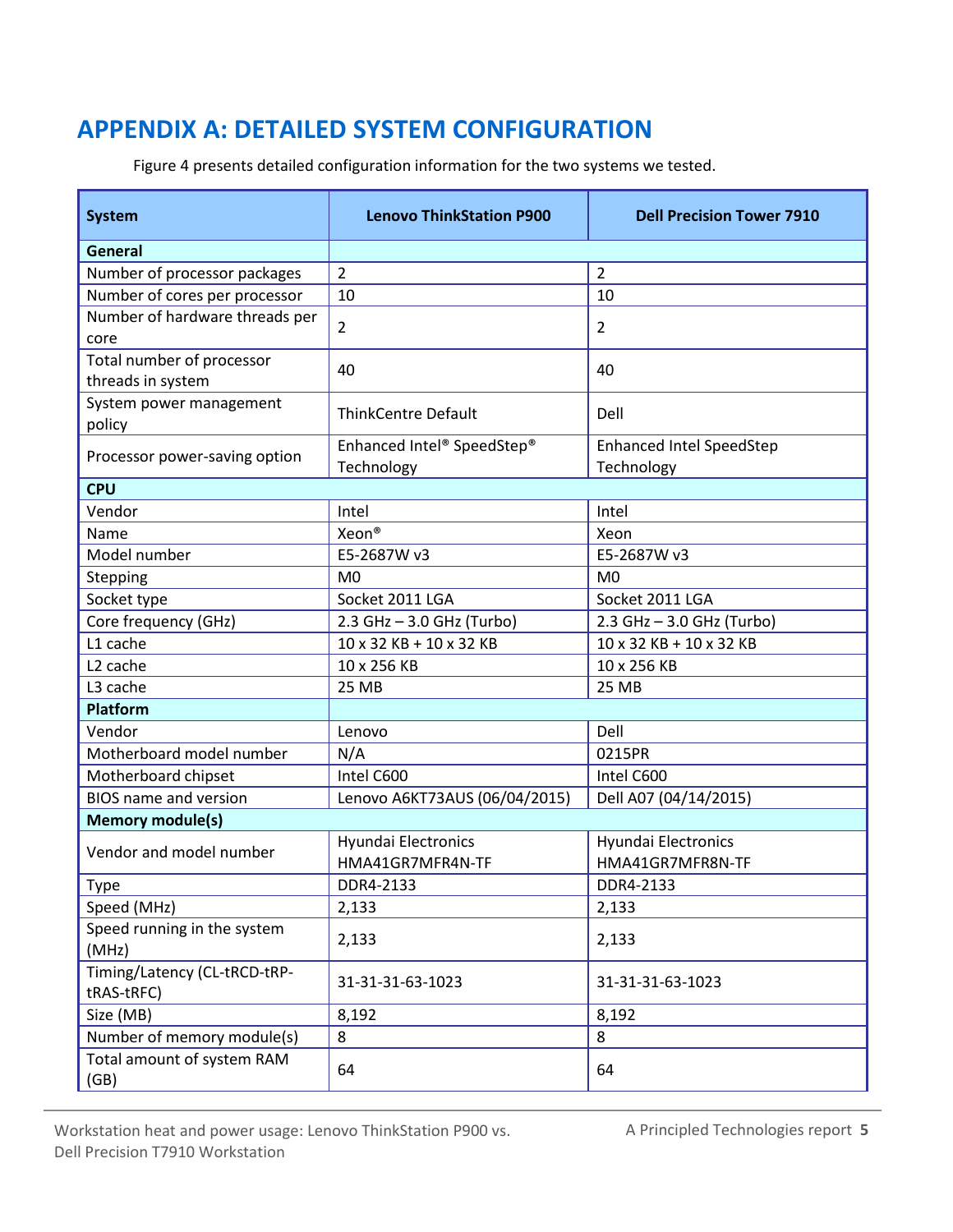| Channel (Single/Dual/Quad)<br>Quad<br>Quad                                                                      |  |  |  |  |  |
|-----------------------------------------------------------------------------------------------------------------|--|--|--|--|--|
|                                                                                                                 |  |  |  |  |  |
| <b>Hard disk</b>                                                                                                |  |  |  |  |  |
| Vendor and model number<br>Seagate ST1000DM003-1ER1<br>Seagate ST1000DM003-1ER1                                 |  |  |  |  |  |
| Number of disks in system<br>1<br>1                                                                             |  |  |  |  |  |
| 1,000<br>1,000<br>Size (GB)                                                                                     |  |  |  |  |  |
| Buffer size (MB)<br>64<br>64                                                                                    |  |  |  |  |  |
| <b>RPM</b><br>7,200<br>7,200                                                                                    |  |  |  |  |  |
| SATA 6.0 Gb/s<br>SATA 6.0 Gb/s<br><b>Type</b>                                                                   |  |  |  |  |  |
| Intel C600+/C220+ series chipset<br>Intel C610 series / X99 chipset 6-port<br>Controller                        |  |  |  |  |  |
| <b>SATA RAID Controller</b><br><b>SATA AHCI Controller</b>                                                      |  |  |  |  |  |
| Intel 4.2.0.1136 (02/12/2015)<br>Intel 9.4.2.1013 (07/30/2013)<br>Driver                                        |  |  |  |  |  |
| <b>Operating system</b>                                                                                         |  |  |  |  |  |
| Windows <sup>®</sup> 7 Professional<br>Windows 7 Professional<br>Name                                           |  |  |  |  |  |
| <b>Build number</b><br>7601<br>7601                                                                             |  |  |  |  |  |
| Service Pack<br>1<br>1                                                                                          |  |  |  |  |  |
| <b>NTFS</b><br><b>NTFS</b><br>File system                                                                       |  |  |  |  |  |
| Kernel<br>ACPI x64-based PC<br>ACPI x64-based PC                                                                |  |  |  |  |  |
| English<br>English<br>Language                                                                                  |  |  |  |  |  |
| Microsoft DirectX version<br>11<br>11                                                                           |  |  |  |  |  |
| <b>Graphics</b>                                                                                                 |  |  |  |  |  |
| Vendor and model number<br>NVIDIA <sup>®</sup> Quadro <sup>®</sup> K4200<br>NVIDIA Quadro K4200                 |  |  |  |  |  |
| <b>Discrete</b><br>Type<br><b>Discrete</b>                                                                      |  |  |  |  |  |
| Chipset<br>Quadro K4200<br>Quadro K4200                                                                         |  |  |  |  |  |
| <b>BIOS</b> version<br>80.4.fe.0.15<br>80.4.fe.0.7                                                              |  |  |  |  |  |
| Total available graphics memory<br>7,887<br>7,897<br>(MB)                                                       |  |  |  |  |  |
| Dedicated video memory (MB)<br>4,096<br>4,096                                                                   |  |  |  |  |  |
| $\overline{0}$<br>System video memory (MB)<br>0                                                                 |  |  |  |  |  |
| Shared system memory (MB)<br>3,791<br>3,801                                                                     |  |  |  |  |  |
| 1,280 x 1,024<br>1,280 x 1,024<br>Resolution                                                                    |  |  |  |  |  |
| NVIDIA 9.18.13.4803 (04/13/2015)<br>NVIDIA 9.18.13.4066 (08/04/2014)<br>Driver                                  |  |  |  |  |  |
| Sound card/subsystem                                                                                            |  |  |  |  |  |
| Vendor and model number<br>Realtek High Definition Audio<br>Realtek High Definition Audio                       |  |  |  |  |  |
| Driver<br>Realtek 6.0.1.7240 (05/06/2014)<br>Realtek 6.0.1.6068 (04/07/2015)                                    |  |  |  |  |  |
| Ethernet #1                                                                                                     |  |  |  |  |  |
| Intel Ethernet Connection (2) I218-<br>Intel Ethernet Connection I217-LM<br>Vendor and model number<br>LM       |  |  |  |  |  |
| Intel 12.12.80.19 (09/29/2014)<br>Intel 12.12.80.19 (09/29/2014)<br><b>Driver</b>                               |  |  |  |  |  |
| Ethernet #2                                                                                                     |  |  |  |  |  |
| Intel I210 Gigabit Network<br>Intel I210 Gigabit Network<br>Vendor and model number<br>Connection<br>Connection |  |  |  |  |  |
| Intel 12.11.97.0 (05/15/2014)<br>Intel 12.11.97.0 (05/15/2014)<br>Driver                                        |  |  |  |  |  |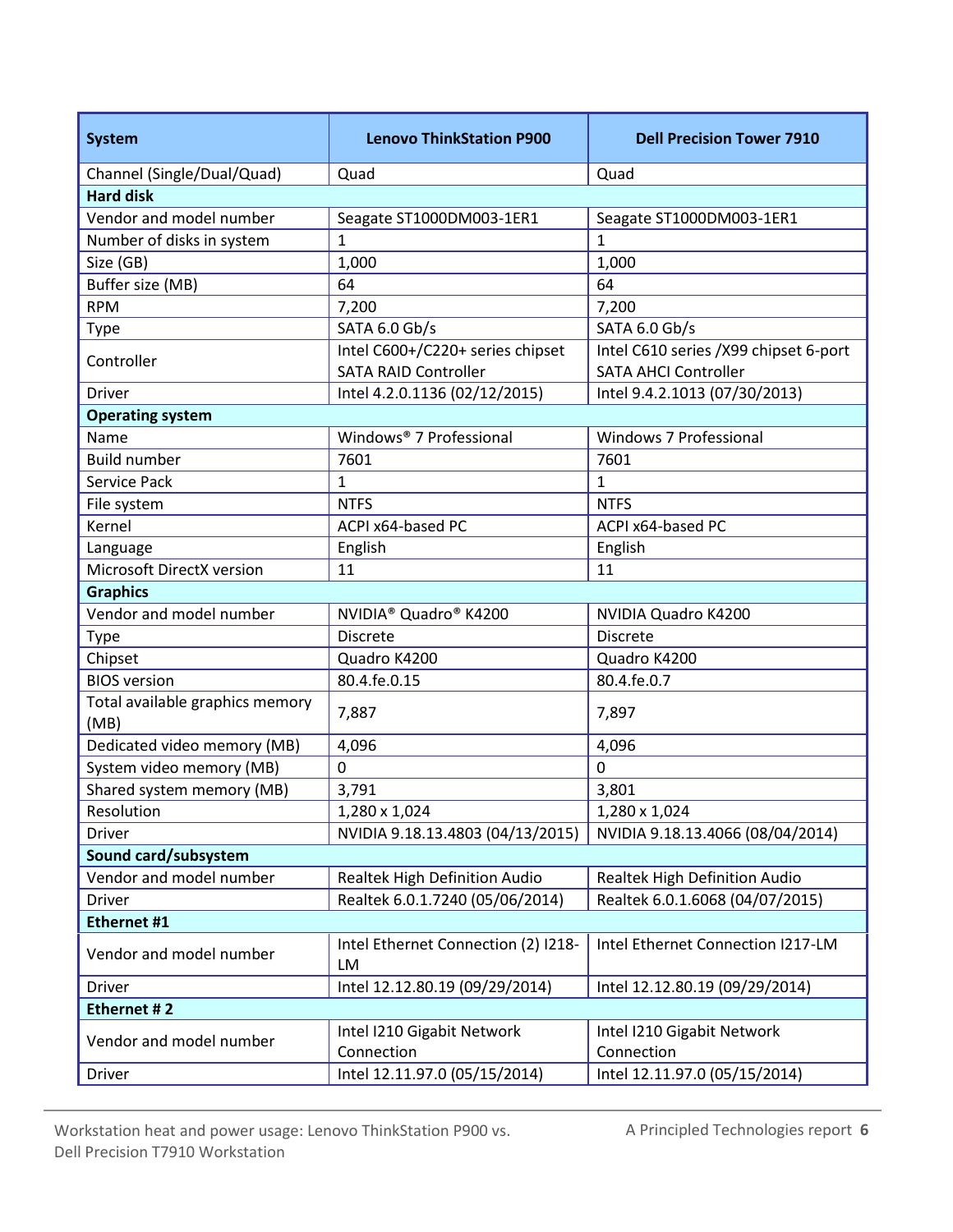| <b>System</b>           | <b>Lenovo ThinkStation P900</b> | <b>Dell Precision Tower 7910</b> |  |  |
|-------------------------|---------------------------------|----------------------------------|--|--|
| <b>Optical drive(s)</b> |                                 |                                  |  |  |
| Vendor and model number | LG GHCON                        | LG DTA0N                         |  |  |
| <b>Type</b>             | DVD-RW                          | DVD-ROM                          |  |  |
| <b>USB ports</b>        |                                 |                                  |  |  |
| Number                  | 12                              | 10                               |  |  |
| <b>Type</b>             | 8 x USB 3.0, 4 x USB 2.0        | 4 x USB 3.0, 6 x USB 2.0         |  |  |
| Other                   | Media Card Reader               | N/A                              |  |  |
| <b>Monitor</b>          |                                 |                                  |  |  |
| Model                   | ViewSonic® VG730m               | ViewSonic VG730m                 |  |  |
| LCD type                | <b>SXGA LCD</b>                 | SXGA LCD                         |  |  |
| Screen size             | 17''                            | 17''                             |  |  |
| Refresh rate            | 60 Hz                           | 60 Hz                            |  |  |
| Maximum resolution      | 1,280 x 1,024                   | 1,280 x 1,024                    |  |  |

**Figure 4: Detailed configuration information for the test systems.**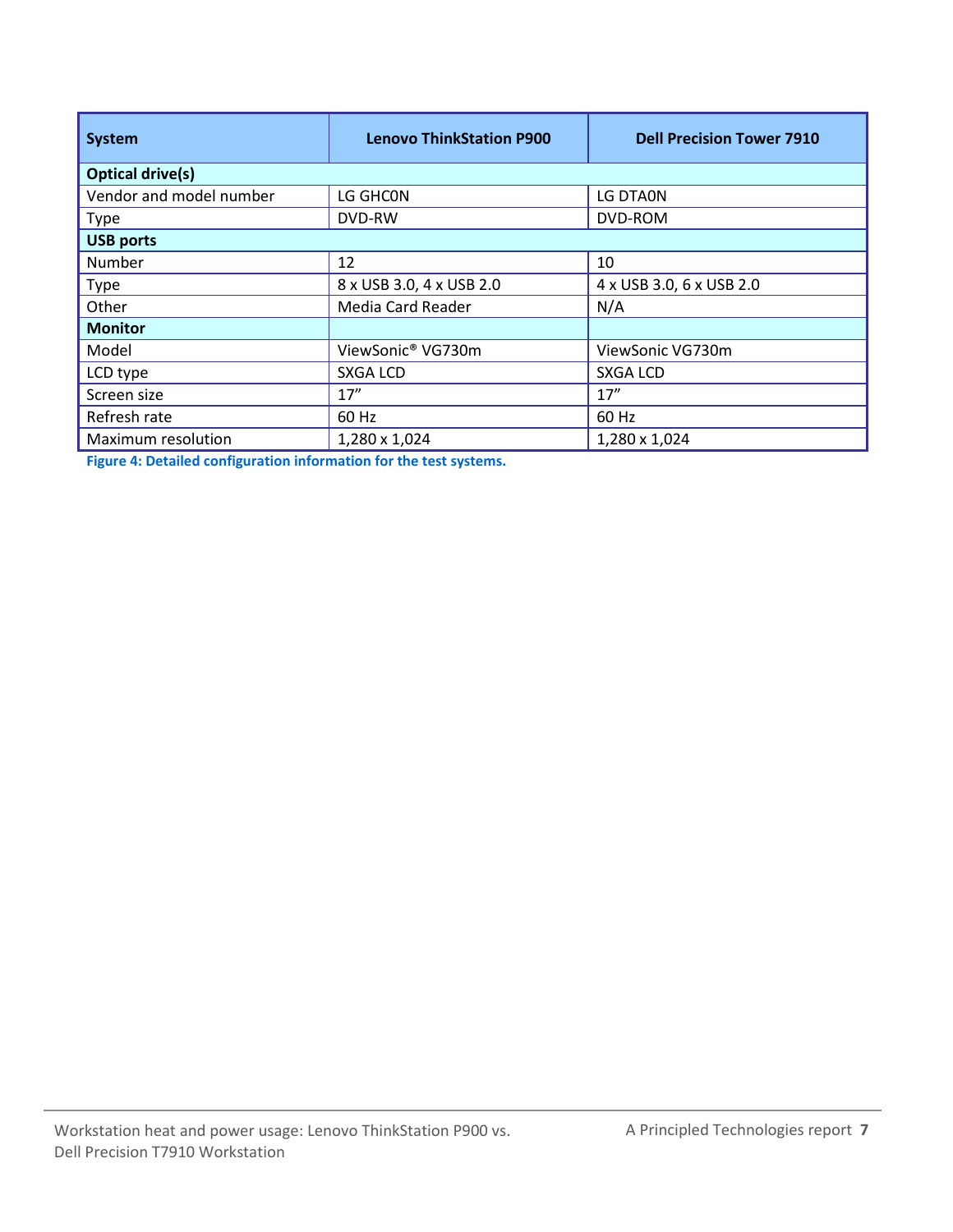# <span id="page-7-0"></span>**APPENDIX B: DETAILED TEST METHODOLOGY**

#### **Measuring surface temperature**

#### **Test requirements**

- Fluke® 2680A Data Acquisition System
- PassMark® BurnInTest™ Professional
- LINPACK benchmark

#### **Measuring system temperature and power while idle**

#### *Setting up the test*

- 1. Set the power plan to the manufacturer's default setting. Set the display brightness to 100 percent: a. Click Start.
	- b. In the Start menu's quick search field, type Power Options
	- c. Move the Screen brightness slider all the way to the right.
- 2. Set the remaining power plan settings as follows:
	- Dim the display: Never
	- Turn off the display: Never
	- Put the computer to sleep: Never
- 3. Disable the screen saver.
- 4. Place the workstation, mouse, keyboard, and display in a windowless, climate-controlled room.
- 5. Attach a Type T thermocouple to the exterior of the workstation at the following locations:
	- Front (Centered in front of Intake fan if there is one, otherwise centered of case)
	- Rear Exhaust fan (Centered)
	- PSU Exhaust fan (Centered)
	- Top (Centered)
	- Side closest to the motherboard (Centered)
	- Side opposite to the motherboard (Centered)
- 6. Configure the Fluke 2680A Data Acquisition System to take measurements from the temperature probes and one ambient temperature probe using the Fluke DAQ software:
	- a. Connect the Type T thermocouples to channels in the Fluke Fast Analog Input module (FAI).
	- b. In the Fluke DAQ software, click each surface temperature channel, select Thermocouple from the list of Functions, and choose T from the list of ranges.
	- c. Label each channel with the location associated with each thermocouple.
	- d. In the Fluke DAQ software, click the ambient temperature channel, select Thermocouple from the list of Functions, and choose T from the list of ranges.
	- e. Label this channel Ambient.
- 7. While running each test, use a Fluke 2680A Data Acquisition System to monitor ambient temperature and temperature at each interior and exterior point.
- 8. Connect the power cord from the workstation to the Extech Instruments 380803 Power Analyzer's DC output load power outlet.
- 9. Plug the power cord from the Power Analyzer's DC input voltage connection into a power outlet.
- 10. Connect a separate host computer to the Power Analyzer using an RS-232 cable. This computer will monitor and collect the power measurement data.
- 11. Turn on the Extech Power Analyzer by pressing the green On/Off button.
- 12. Turn on the host computer.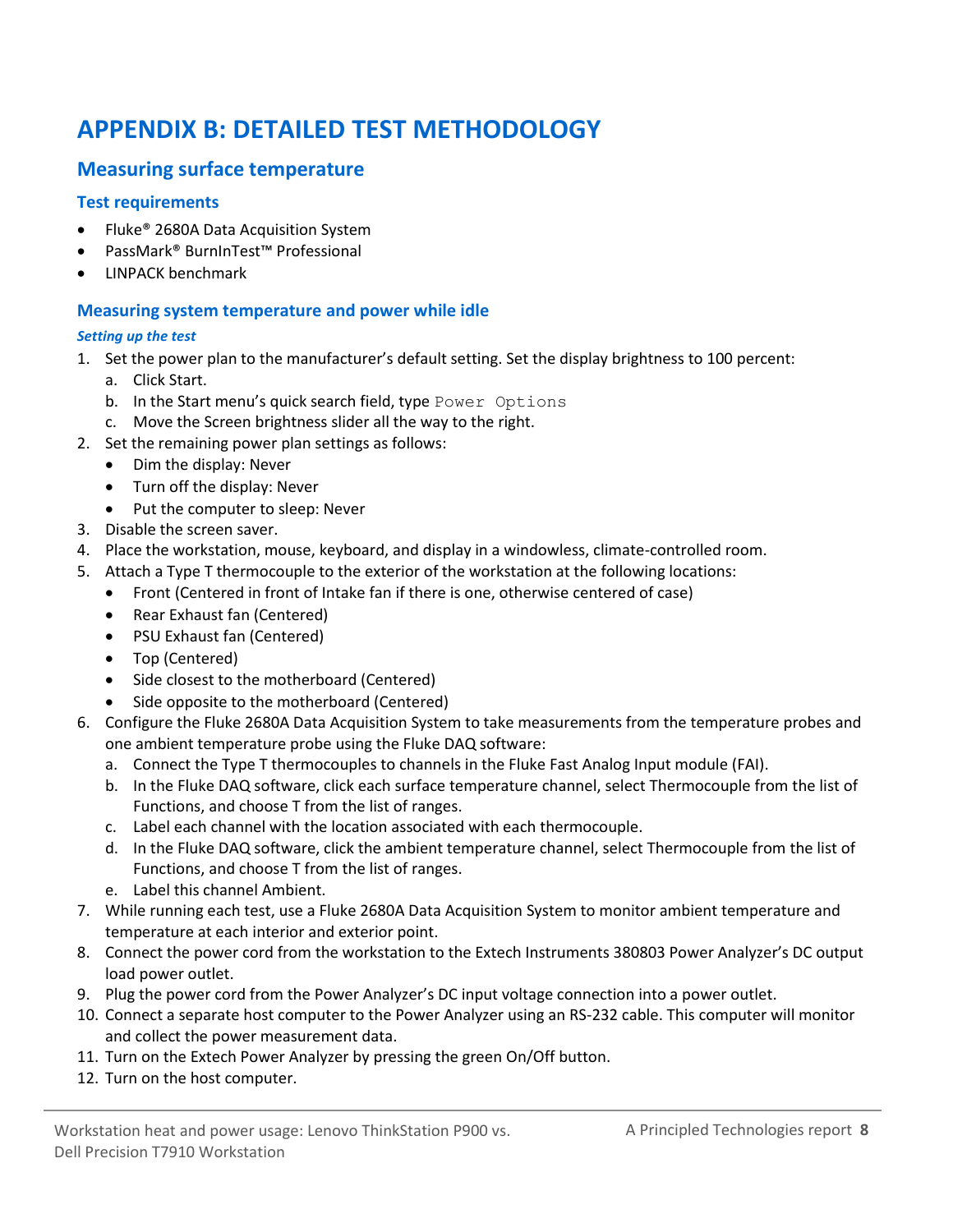- 13. Insert the Extech software installation CD into the host computer, and install the software.
- 14. Once installed, launch the Extech Power Analyzer software, and configure the correct COM port.

#### *Running the test*

- 1. Open Task Manager.
- 2. Bring up an elevated command prompt:
	- Select Windows Start orb.
	- Type cmd and press Control-Shift-Enter.
- 3. Type Cmd.exe /c start /wait Rundll32.exe advapi32.dll, ProcessIdleTasks
- 4. Do not interact with the system until the command completes.
- 5. Watch Task Manager and wait for disk activity to end before running the test.
- 6. Start the Fluke 2680A data logger using the Fluke DAQ software, and begin recording power with the Extech Power Analyzer.
- 7. Allow the workstation to sit idle for 1 hour.
- 8. After 1 hour, stop the Fluke 2680A data logger using the Fluke DAQ software, and stop the Power Analyzer data logger.
- 9. Export the thermal measurements to a CSV file. The Power Analyzer creates a CSV file as it collects that data.
- 10. Use the thermal measurement CSV file to find and report the average temperature measured at each location during the test.
- 11. Use the Power Analyzer CSV to calculate the average power draw in watts during the test.
- 12. Power the workstation off for 1 hour, and allow it to return to room temperature.
- 13. Repeat steps 1 through 9 two more times.

#### **Measuring system temperature and power while under load**

#### *Setting up the test*

- 1. Download PassMark BurnInTest Professional 7.0 from [www.passmark.com/products/bit.htm.](http://www.passmark.com/products/bit.htm)
- 2. Double-click bitpro x64.exe to run setup.
- 3. At the Welcome screen, click Next.
- 4. Accept the license agreement, and click Next.
- 5. At the Choose Install Location screen, accept the default location of C:\Program Files\BurnInTest, and click Next.
- 6. At the Select Start Menu Folder screen, click Next.
- 7. At the Ready to Install screen, click Install.
- 8. At the Completing the BurnInTest Setup Wizard screen, deselect View Readme.txt, and click Finish to launch BurnInTest.
- 9. At the Purchasing information screen, copy and paste the Username and key, and click Continue.
- 10. At the Key accepted screen, click OK.
- 11. Select Test selection and duty cycles from the Configuration menu item.
- 12. Set Auto Stop to 120 minutes.
- 13. Select CPU, 2D Graphics, 3D Graphics, RAM, and Disk(s), and deselect all other subsystems.
- 14. Set load to 100 for each of the above selected subsystems, and click OK.
- 15. Select Test Preferences from the Configuration menu item and set or verify the following by clicking on each tab:
	- Disk: select C: drive
	- Logging: select Turn automatic logging on
	- 2D Graphics: select All available Video Memory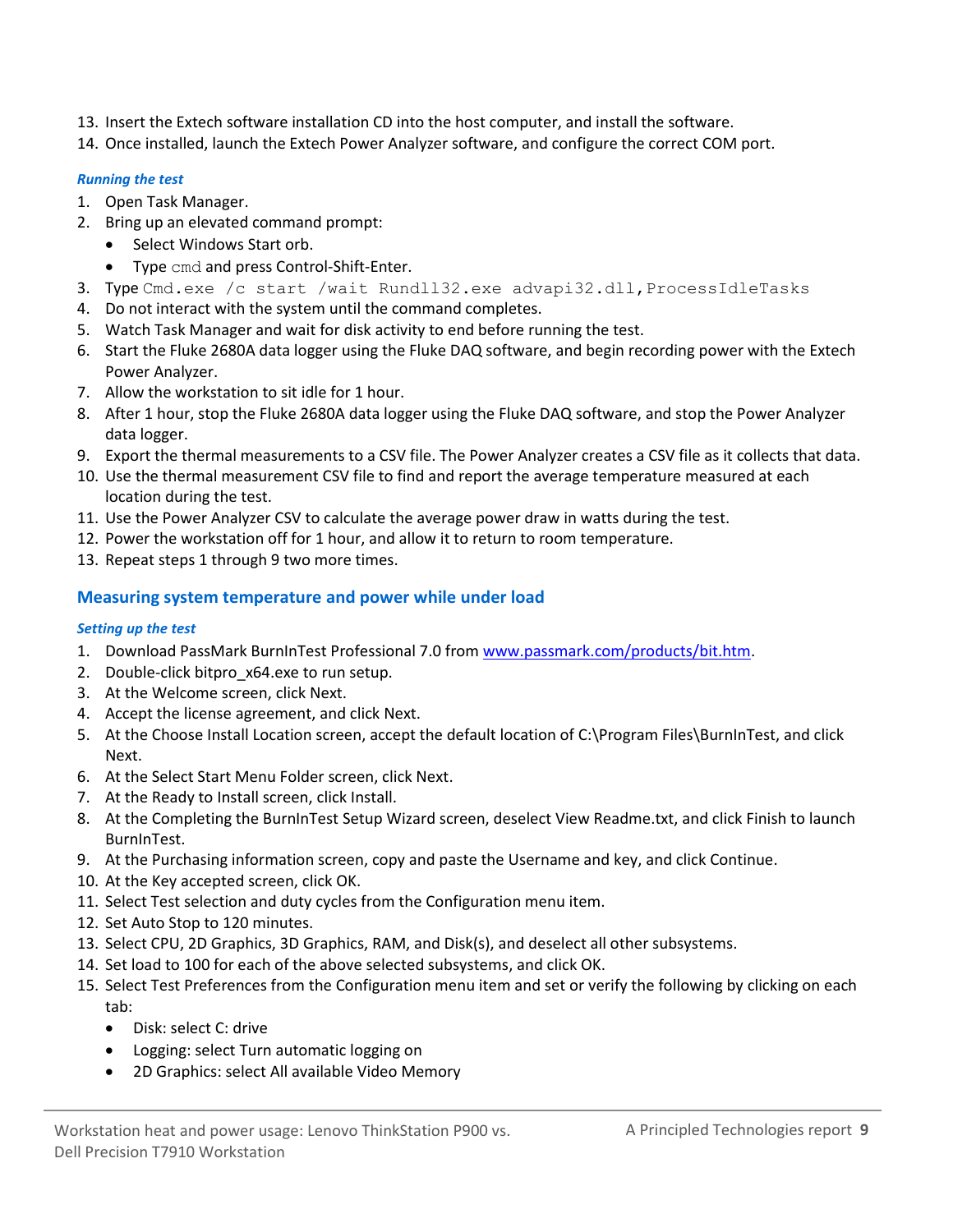- 3D Graphics: use defaults
- CPU: use defaults
- 16. Unpack the LINPACK benchmark and adjust the number of instances, problem size, and leading dimension size so that the CPU is at 100% utilization, and the memory is as close to 100% utilization as possible. For example, for a system that has 8 threads:
	- a. Open the Instance1 directory.
	- b. Edit the runme xeon64 batch file.
	- c. Set the OMP\_NUM\_THREADS= 8 (this number depends on how many threads the system has)
	- d. Delete the two echo lines, and save the batch file.
	- e. Repeat steps a-e for each LINPACK Instance that needs to be run. (This is done by trial and error on each system until CPU and RAM utilization is as close to 100% as possible.)
	- f. Once it is determined how many instances are needed, you are ready to start the test.

#### *Running the test*

- 1. Boot the system and launch PassMark BurnInTest by double-clicking the desktop icon.
- 2. Open Task Manager.
- 3. Bring up an elevated command prompt:
	- a. Select Windows Start orb.
	- b. Type cmd and press Control-Shift-Enter.
- 4. Type Cmd.exe /c start /wait Rundll32.exe advapi32.dll, ProcessIdleTasks Do not interact with the system until the command completes.
- 5. Watch Task Manager and wait for disk activity to end before running the test.
- 6. Click Start Selected Tests in the BurnInTest V7.0 Pro screen, and double-click the LINPACK benchmark batch file.
- 7. Once RAM levels have reached the desired level, close to 100%, start the Fluke 2680A data logger using the Fluke DAQ software, and begin recording power with the Extech Power Analyzer.
- 8. After 1 hour, stop the Fluke 2680A data logger using the Fluke DAQ software, and the Power Analyzer data logger.
- 9. Export the thermal measurements to a CSV file. The Power Analyzer creates a CSV file as it collects that data.
- 10. Use the thermal measurement CSV file to find and report the highest temperature measured at each location during the test.
- 11. Use the Power Analyzer CSV to calculate the average power draw in watts during the test.
- 12. Power the workstation off for 1 hour, and allow it to return to room temperature.
- 13. Repeat the steps 1 through 12 two more times.

#### **Measuring power consumption**

To record each workstation's power consumption during each test, we used an Extech Instruments [\(www.extech.com\)](http://www.extech.com/) 380803 Power Analyzer/Datalogger. We connected the power cord from the server under test to the Power Analyzer's output load power outlet. We then plugged the power cord from the Power Analyzer's input voltage connection into a power outlet.

We used the Power Analyzer's Data Acquisition Software (version 2.11) to capture all recordings. We installed the software on a separate Intel processor-based PC, which we connected to the Power Analyzer via an RS-232 cable. We captured power consumption at one-second intervals. We then recorded the power usage (in watts) for each system during the testing at one-second intervals. To compute the average power usage, we averaged the power usage during the time the system was producing its peak performance results.